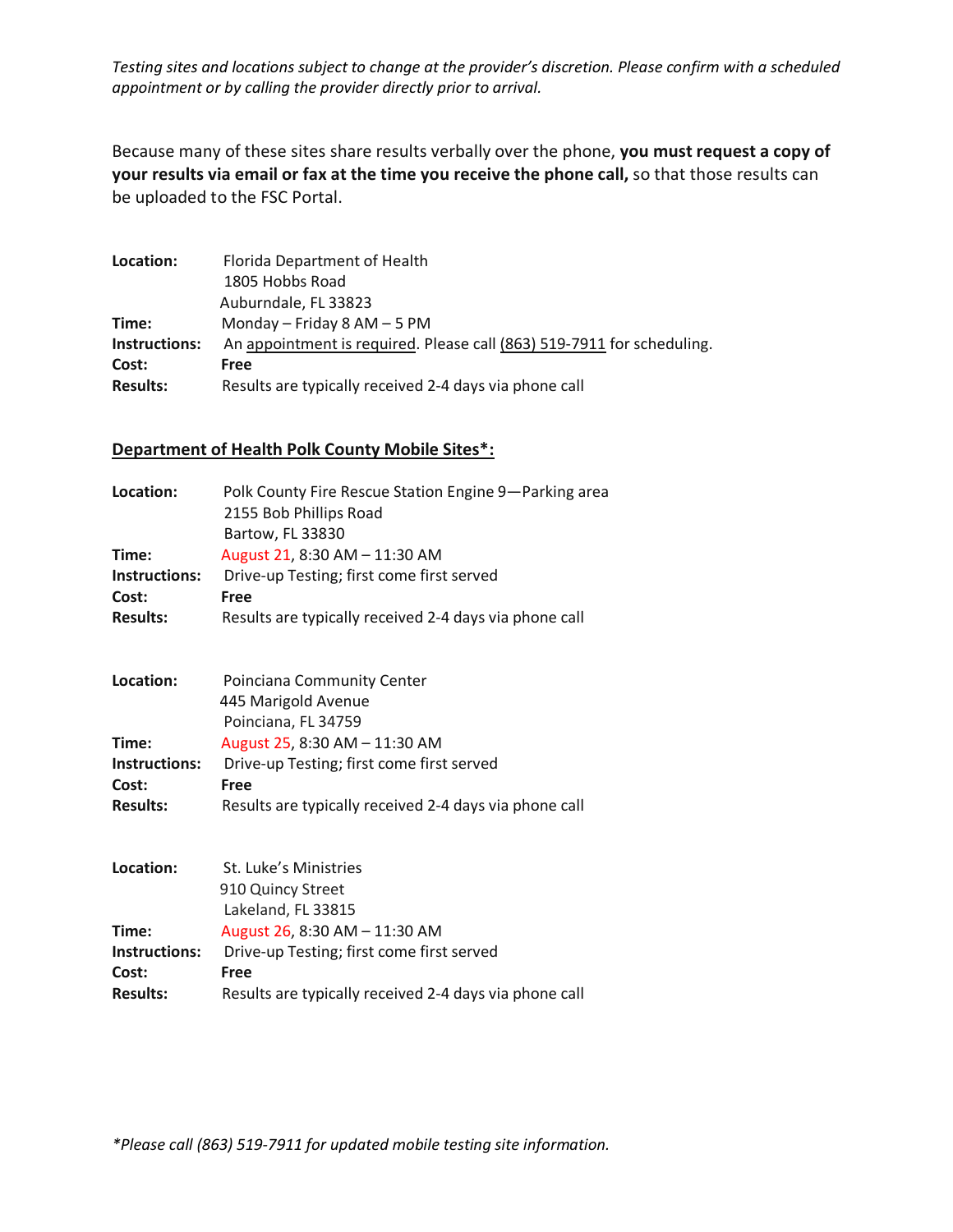*Testing sites and locations subject to change at the provider's discretion. Please confirm with a scheduled appointment or by calling the provider directly prior to arrival.*

| Location:            | First Missionary Baptist Church<br>200 Ave R NW<br>Winter Haven, FL 33881                                                                                                                                                                                  |
|----------------------|------------------------------------------------------------------------------------------------------------------------------------------------------------------------------------------------------------------------------------------------------------|
| Time:                | August 27, 8:30 AM - 11:30 AM                                                                                                                                                                                                                              |
| Instructions:        | Drive-up Testing; first come first served                                                                                                                                                                                                                  |
| Cost:                | <b>Free</b>                                                                                                                                                                                                                                                |
| <b>Results:</b>      | Results are typically received 2-4 days via phone call                                                                                                                                                                                                     |
| Location:            | <b>Lakeland Regional Health Main Campus</b>                                                                                                                                                                                                                |
|                      | (D-E Parking Garage on the Medical Center Campus)                                                                                                                                                                                                          |
|                      | 1324 Lakeland Hills Boulevard                                                                                                                                                                                                                              |
|                      | Lakeland, FL 33805                                                                                                                                                                                                                                         |
| Time:                | Monday - Saturday 6:30 AM - 2:00 PM                                                                                                                                                                                                                        |
|                      | Sunday 8:00 AM - 12:00 PM                                                                                                                                                                                                                                  |
| Instructions:        | Drive-through testing; appointment required; call (863) 413-5907 for scheduling.<br>NOTE: When call volume is high, you may be required to leave your name and phone<br>number for a call back.                                                            |
| Cost:                | Cost varies but most insurance providers cover the cost of the swab testing.                                                                                                                                                                               |
| <b>Results:</b>      | Results are typically received 2-6 days via phone call.                                                                                                                                                                                                    |
| Location:            | <b>Advent Health Centra Care</b>                                                                                                                                                                                                                           |
|                      | 7375 Cypress Gardens Boulevard                                                                                                                                                                                                                             |
|                      | Winter Haven, FL 33884                                                                                                                                                                                                                                     |
| <b>Instructions:</b> | Call (863) 325-8185 or online at: https://centracare.adventhealth.com/urgent-                                                                                                                                                                              |
|                      | care/online-reservation                                                                                                                                                                                                                                    |
|                      | Has COVID-19 antigen and PCR testing available for patients with a provider visit at all<br>Florida locations; Online reservations are encouraged to avoid longer than usual wait<br>times. NOTE: There is a limited quantity of COVID-19 tests available. |
| Cost:                | varies                                                                                                                                                                                                                                                     |
| <b>Results:</b>      | Multiple types of tests available; please confirm that the type of test you qualify for will<br>deliver results within the required timeframe.                                                                                                             |
| Location:            | <b>Lakeland MedExpress</b>                                                                                                                                                                                                                                 |
|                      | 3700 US Hwy. 98 N                                                                                                                                                                                                                                          |
|                      | Lakeland, FL 33809                                                                                                                                                                                                                                         |
| Time:                | Hours: 8:00 am - 8:00 pm                                                                                                                                                                                                                                   |
| <b>Instructions:</b> | Call 863-815-9523                                                                                                                                                                                                                                          |
| Cost:                | Varies but does accept most insurances                                                                                                                                                                                                                     |
| <b>Results:</b>      | 3-7 days                                                                                                                                                                                                                                                   |

*\*Please call (863) 519-7911 for updated mobile testing site information.*